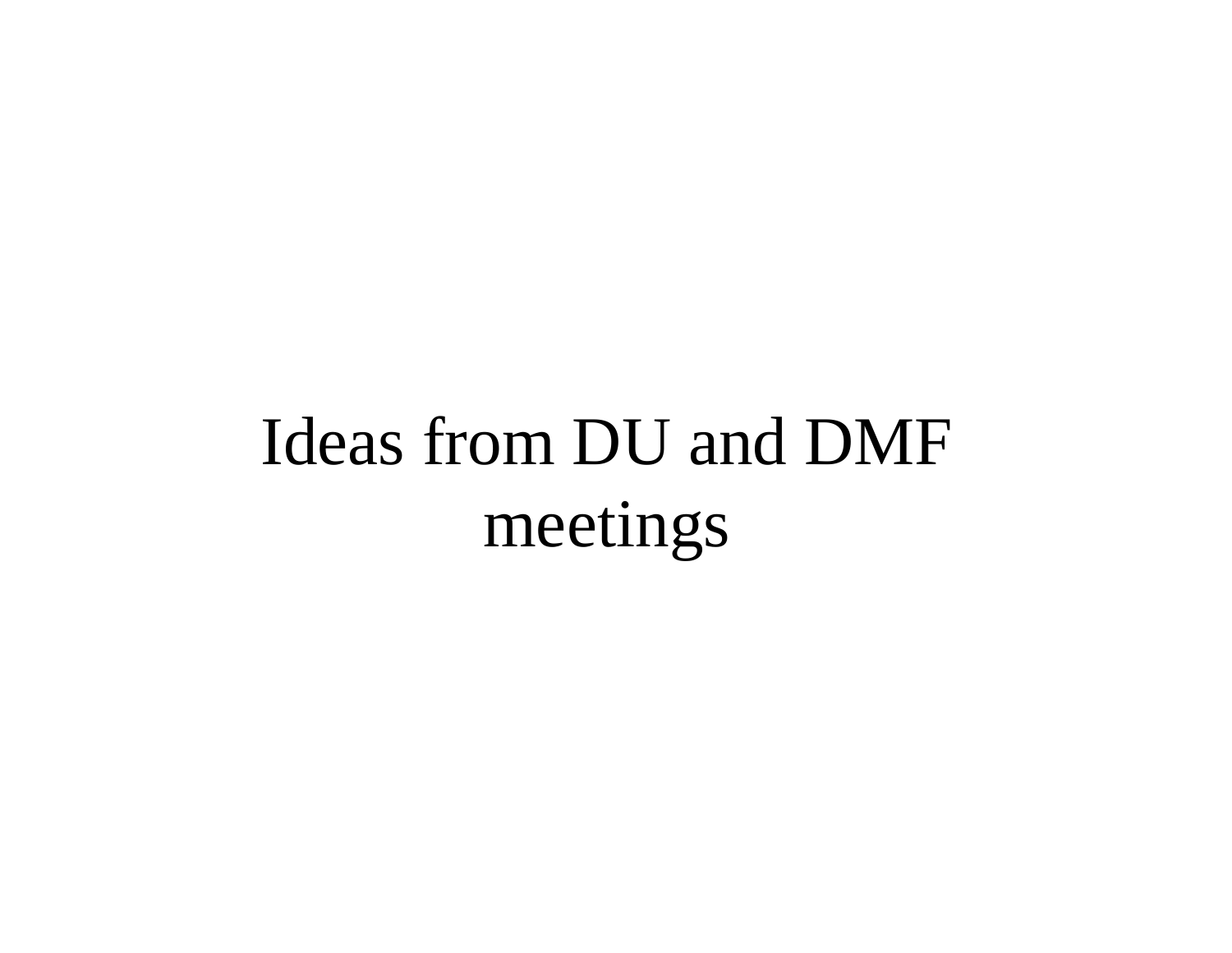## From Dinner Meeting

Overlap DU and DMF meetings in FY03

- + Reduce travel and time cost for about 6 people saving about \$3,000 to \$4,000
- + Several common agenda items.
- Gets to be large group

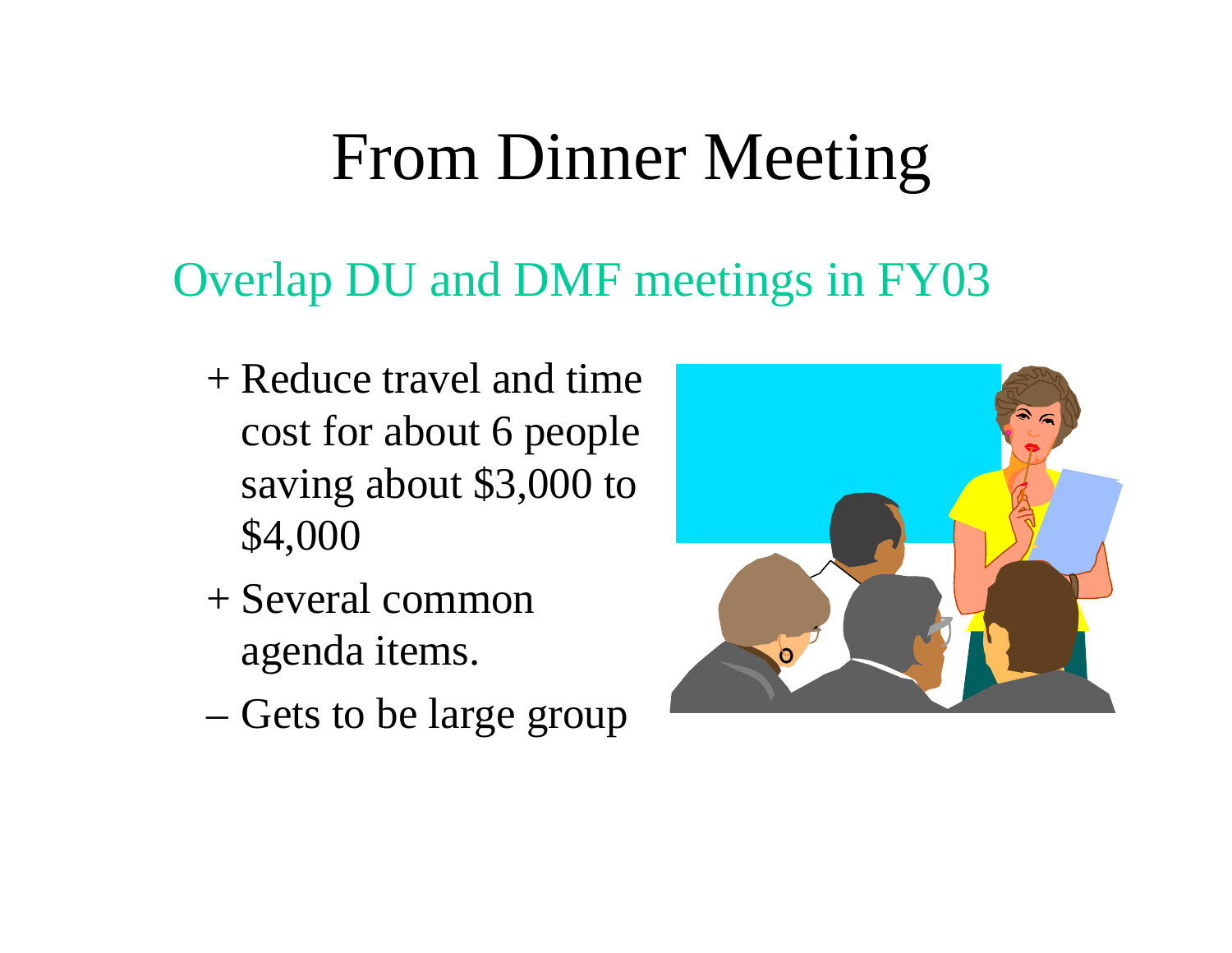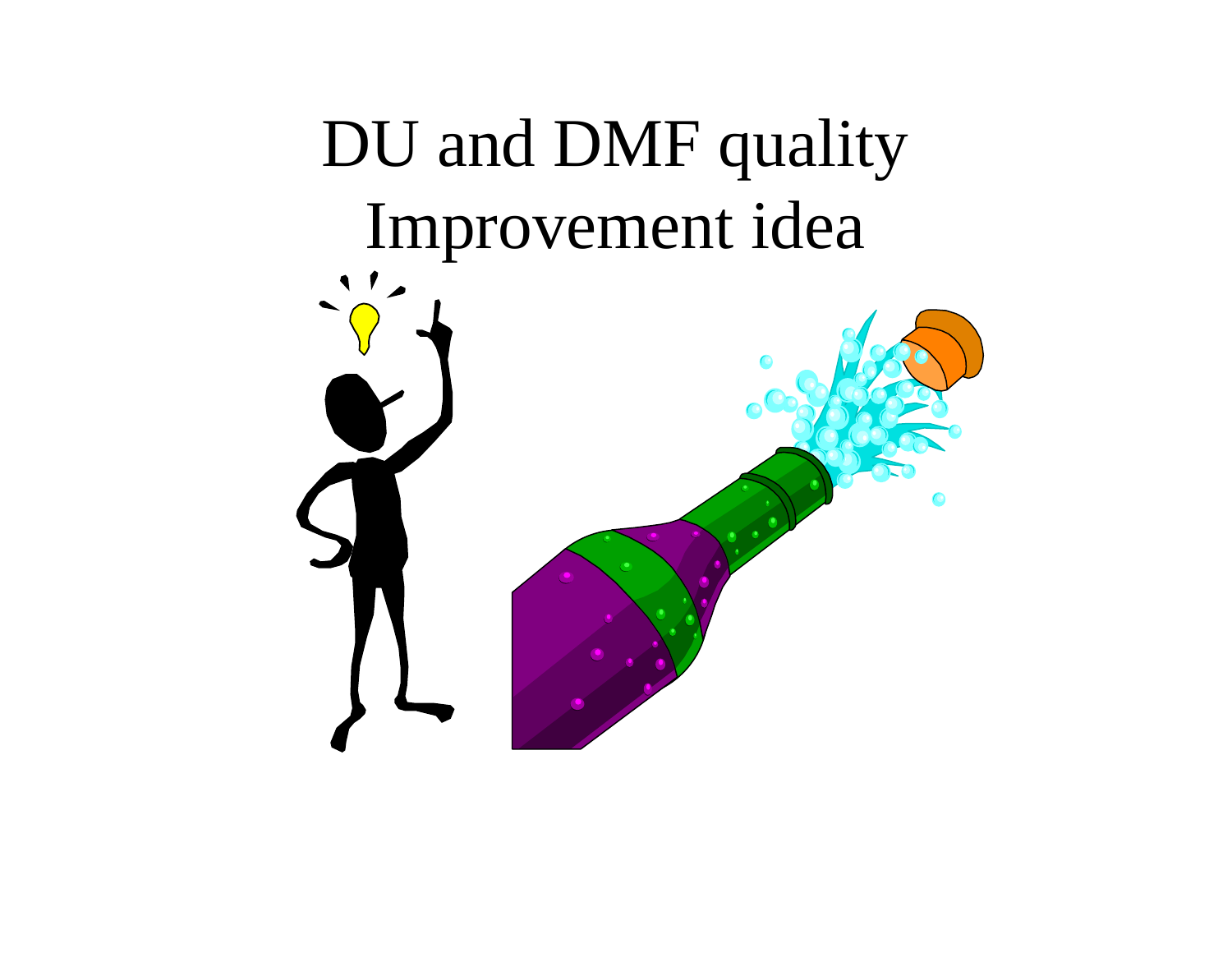- Print 300 meter overlap on quads.
	- ♦Map finishing done by Survey area (printable by quad)
	- ♦All polys inside neatline are labeled, but some of the labels might be in overlap area
	- ♦Polys completely outside neatline in overlap area don't have to have a label
	- ♦No leadering in from outside overlap
	- ♦If limit of soil survey is in overlap area all polygons need to be labeled.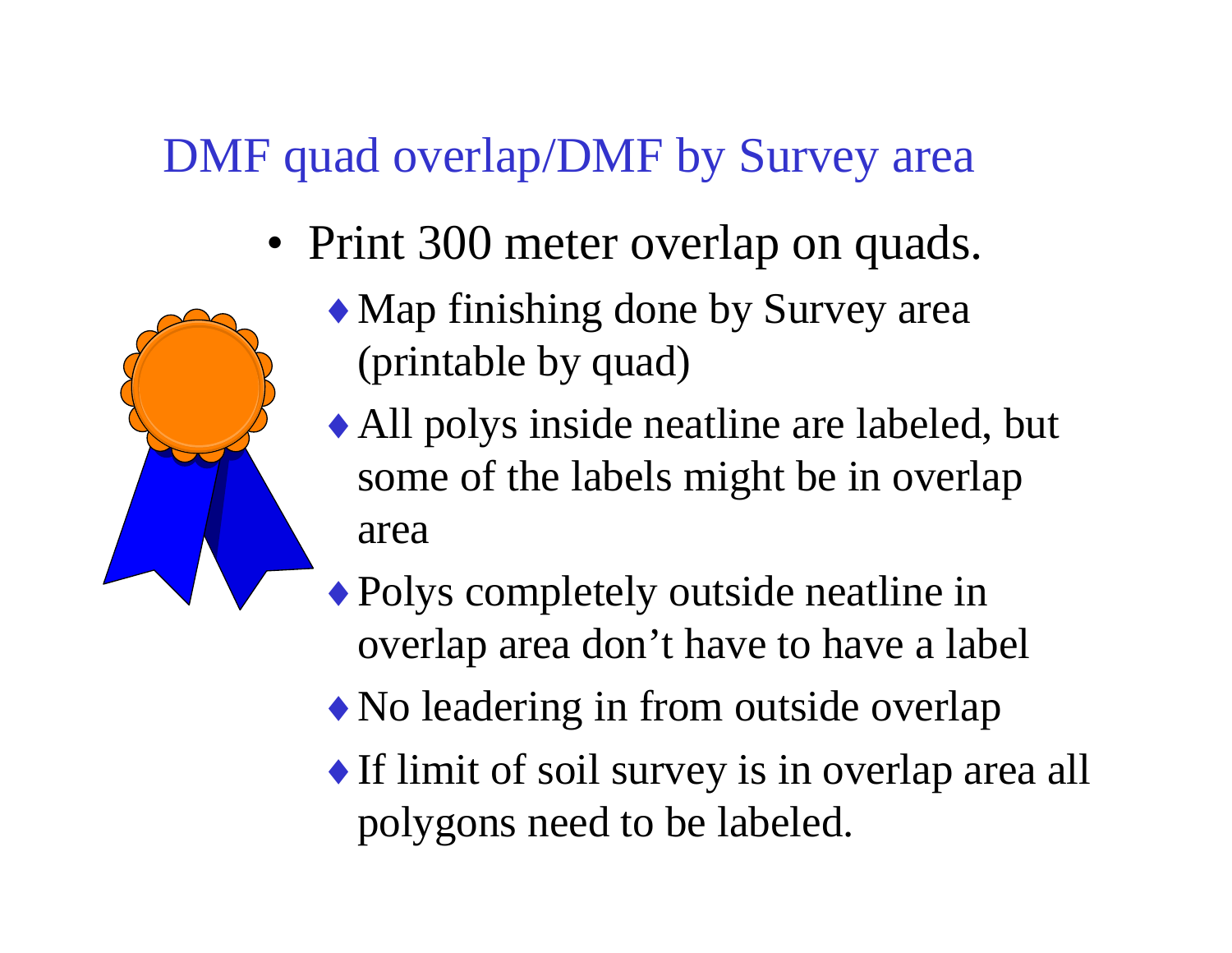- Print 300 meter overlap on quads.
	- Soil lines over print on top of a dashed white quad neat line

• Roads where used shown in white with fine black lines edges. Soil lines over print on top of roads.

♦Hydro - where a blue plate is used make all water polygon edges blue.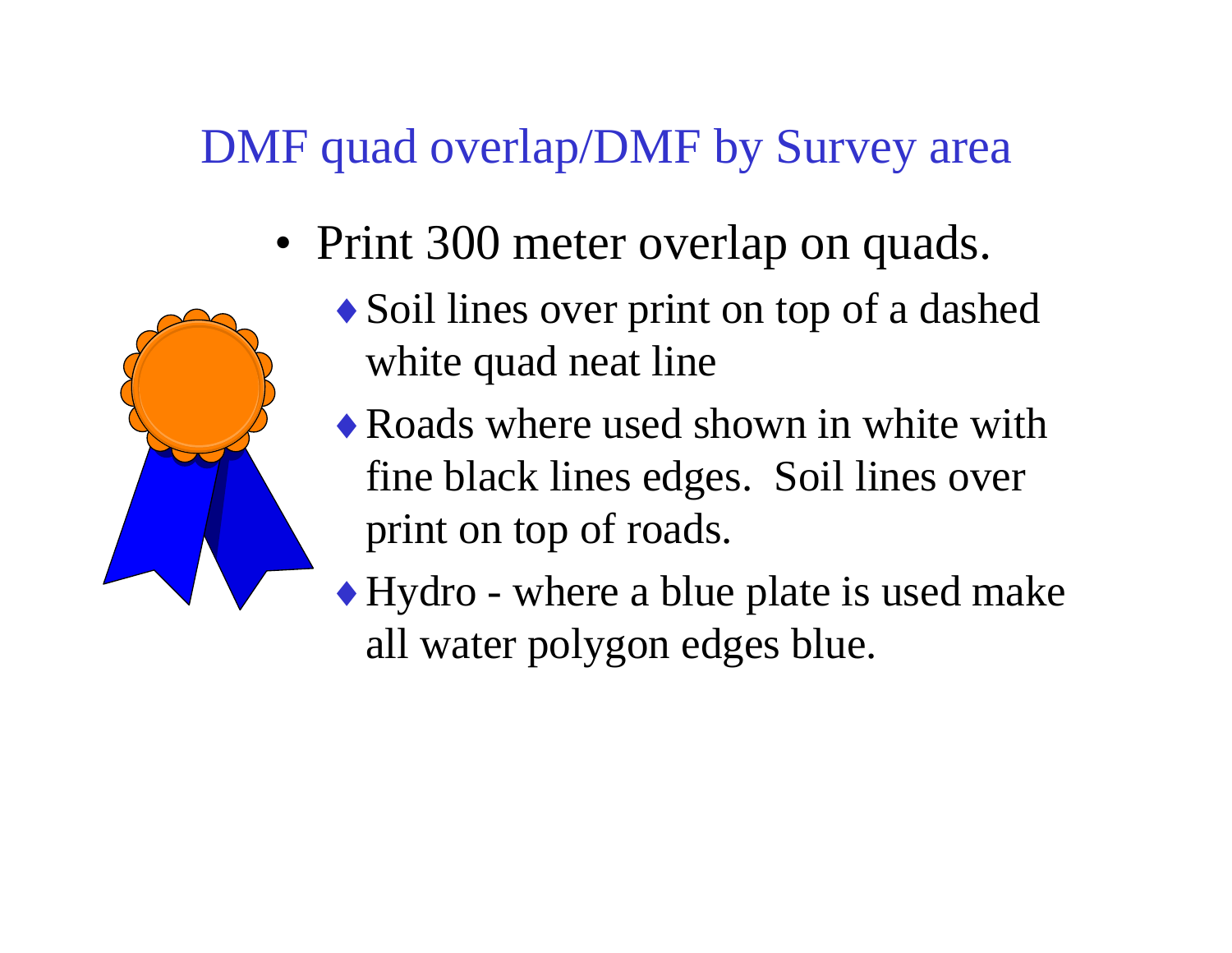- Other items that should be considered and tested in pilot.
	- ♦Dash intermittent hydro, using same line width as perennial
	- ♦Use PLS as is?, but try some different things as a test (white or gray).
	- ♦ Hydro text labeled in blue with white knock out (Black image under text is knocked out - turned white)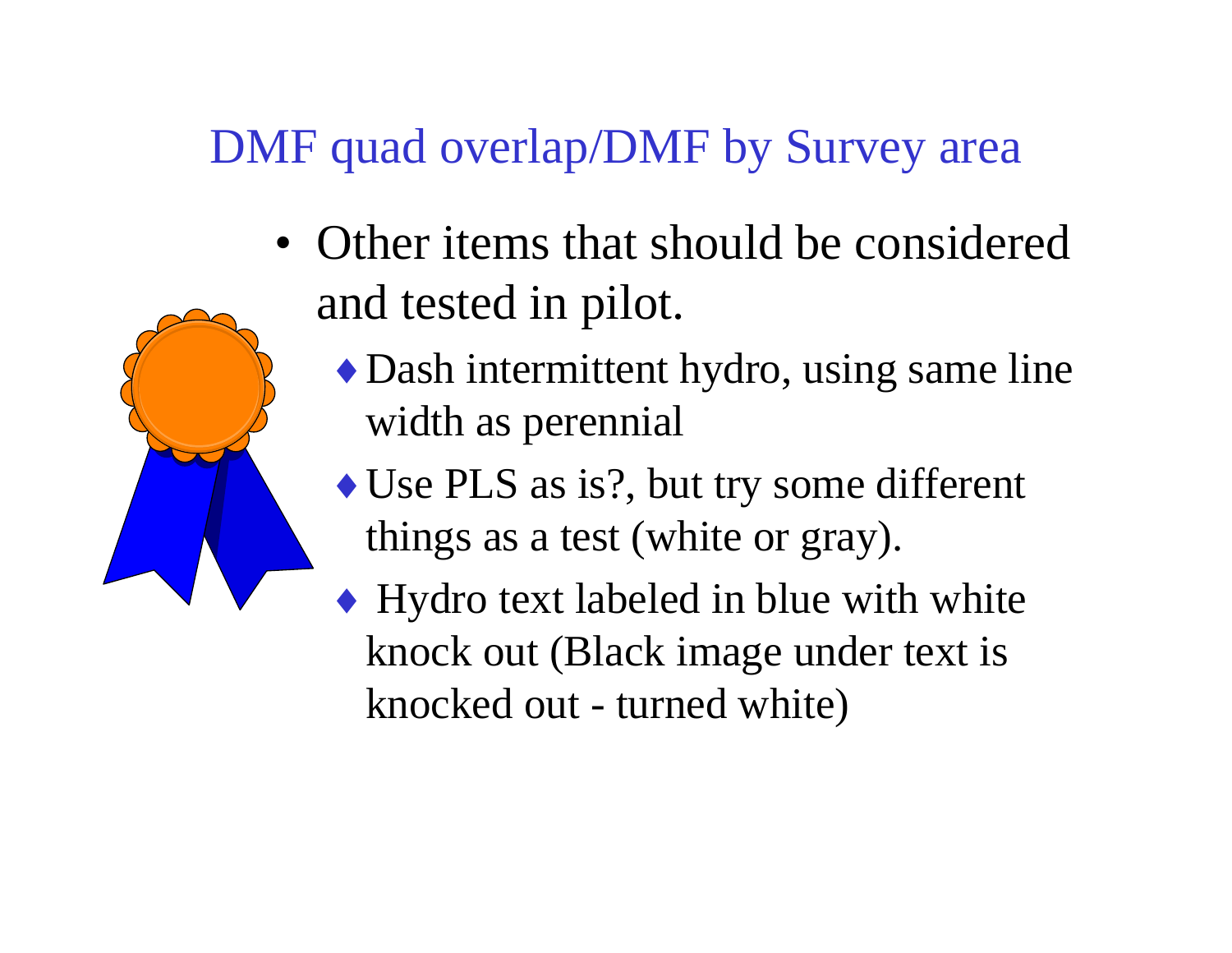#### Pros and cons

- + **Soil Lines don't need to be moved off actual location for neatline**
- + **Save time**
- <sup>+</sup>**Improves data presentation**
	- + Reduce leadering
	- + Reduce need for user to have more than one quad
	- + Center on area of interest and print (CD product).
- More ink to print?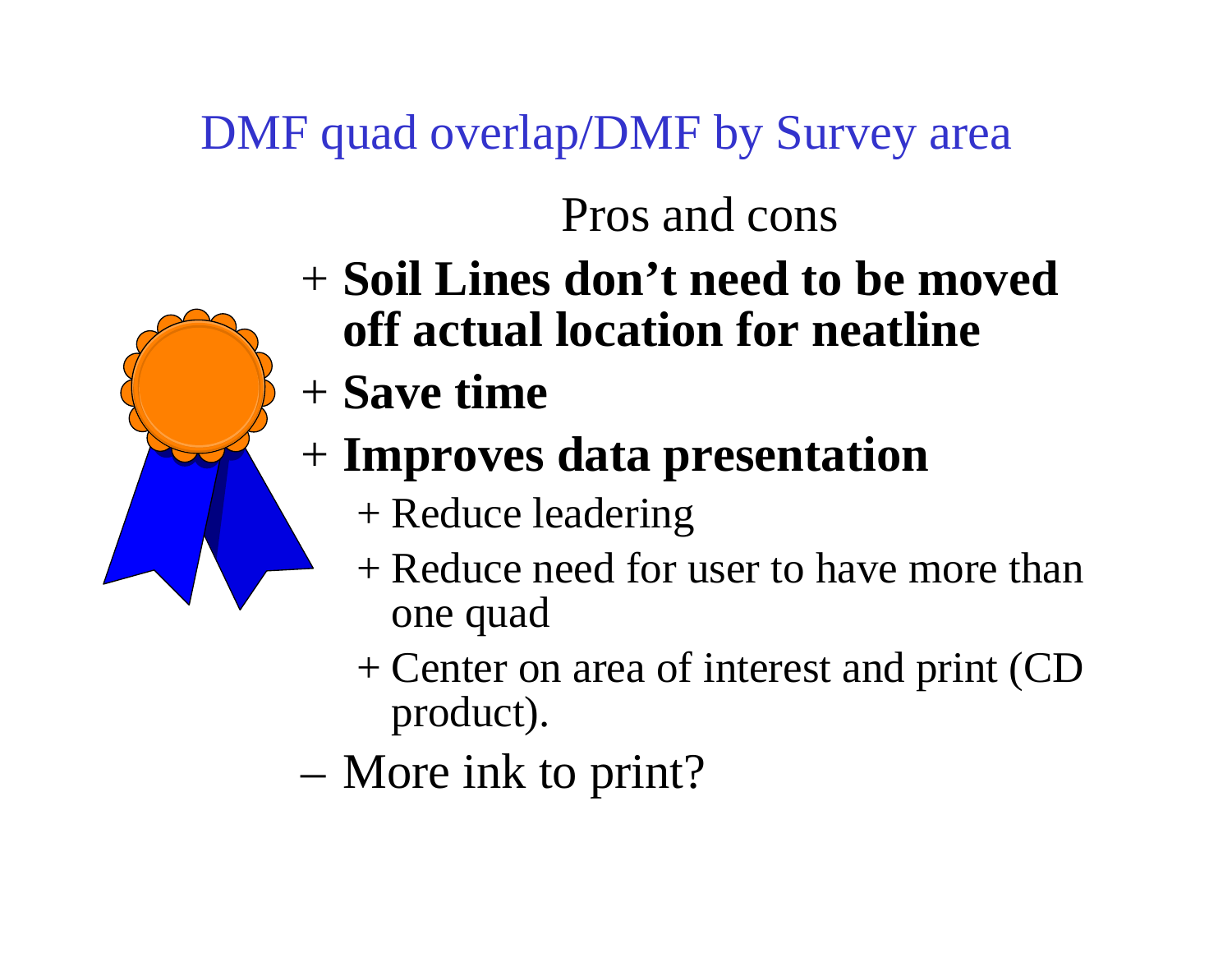